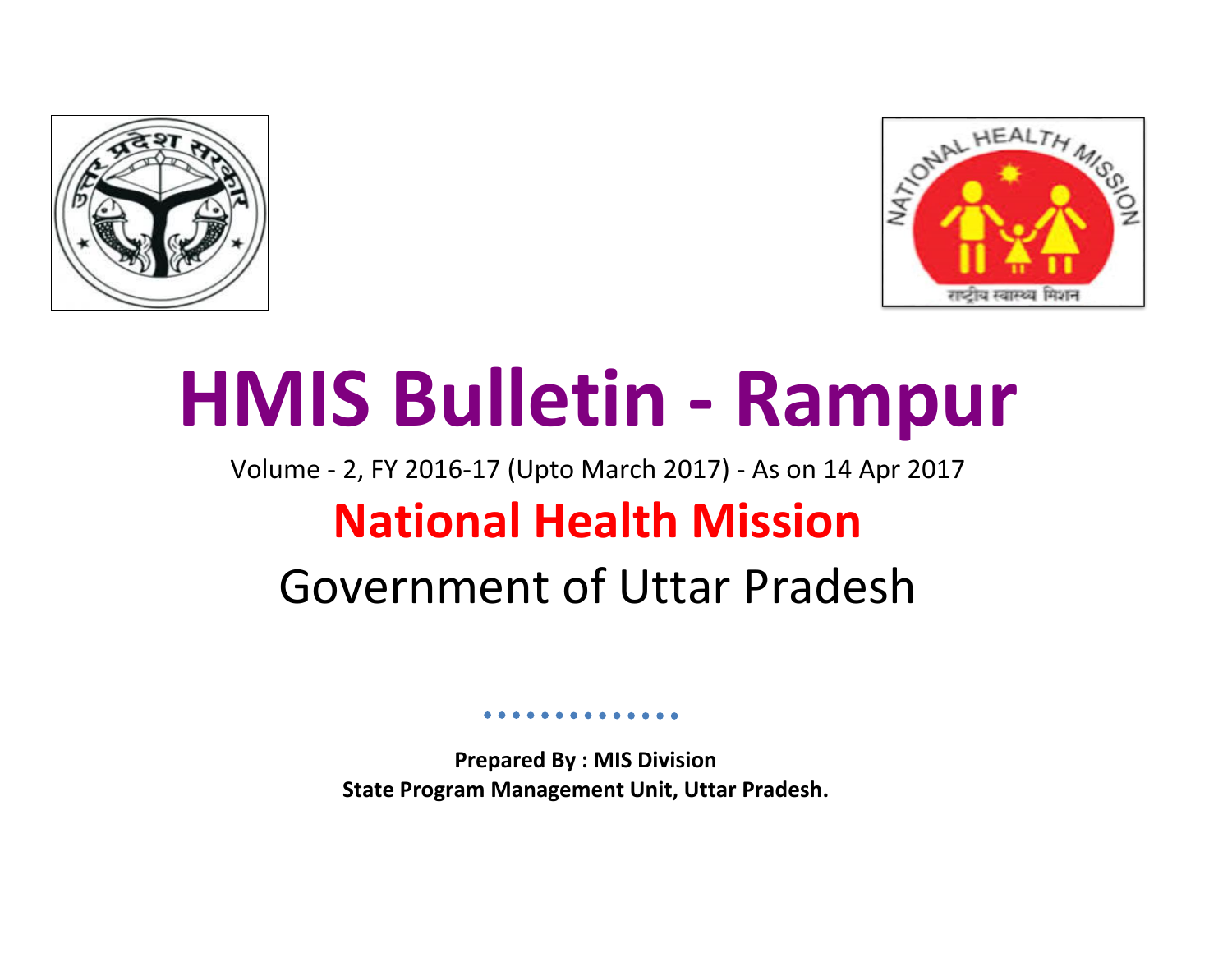## **HMIS (National Health Mission Bulletin) April to March 2016-17 Rampur - Uttar Pradesh**

| S. No                   | <b>Sections</b>                                  |
|-------------------------|--------------------------------------------------|
|                         | <b>District Profile</b>                          |
| $\overline{2}$          | <b>District Summary sheet</b>                    |
| $\overline{3}$          | <b>MCTS</b> status                               |
| $\overline{\mathbf{4}}$ | <b>HMIS Data Uploading and Forwarding status</b> |
| 5                       | <b>Maternal Health</b>                           |
| 5.1                     | <b>Antenatal Care</b>                            |
| 5.2                     | Delivery & Postnatal care                        |
| 5.3                     | High risk preganancy and obstetric complications |
| 5.4                     | C Section and Complications attended and treated |
| 6                       | <b>Child health</b>                              |
| 6.1                     | <b>Live Births &amp; New Born Care</b>           |
| 6.2                     | <b>Child Immunization</b>                        |
| $\overline{\mathbf{7}}$ | <b>Reproductive Health</b>                       |
| 8                       | <b>Indicators and Estimations</b>                |
| 8.1                     | <b>List of Indicators covered</b>                |
| 8.2                     | <b>Estimation sheet</b>                          |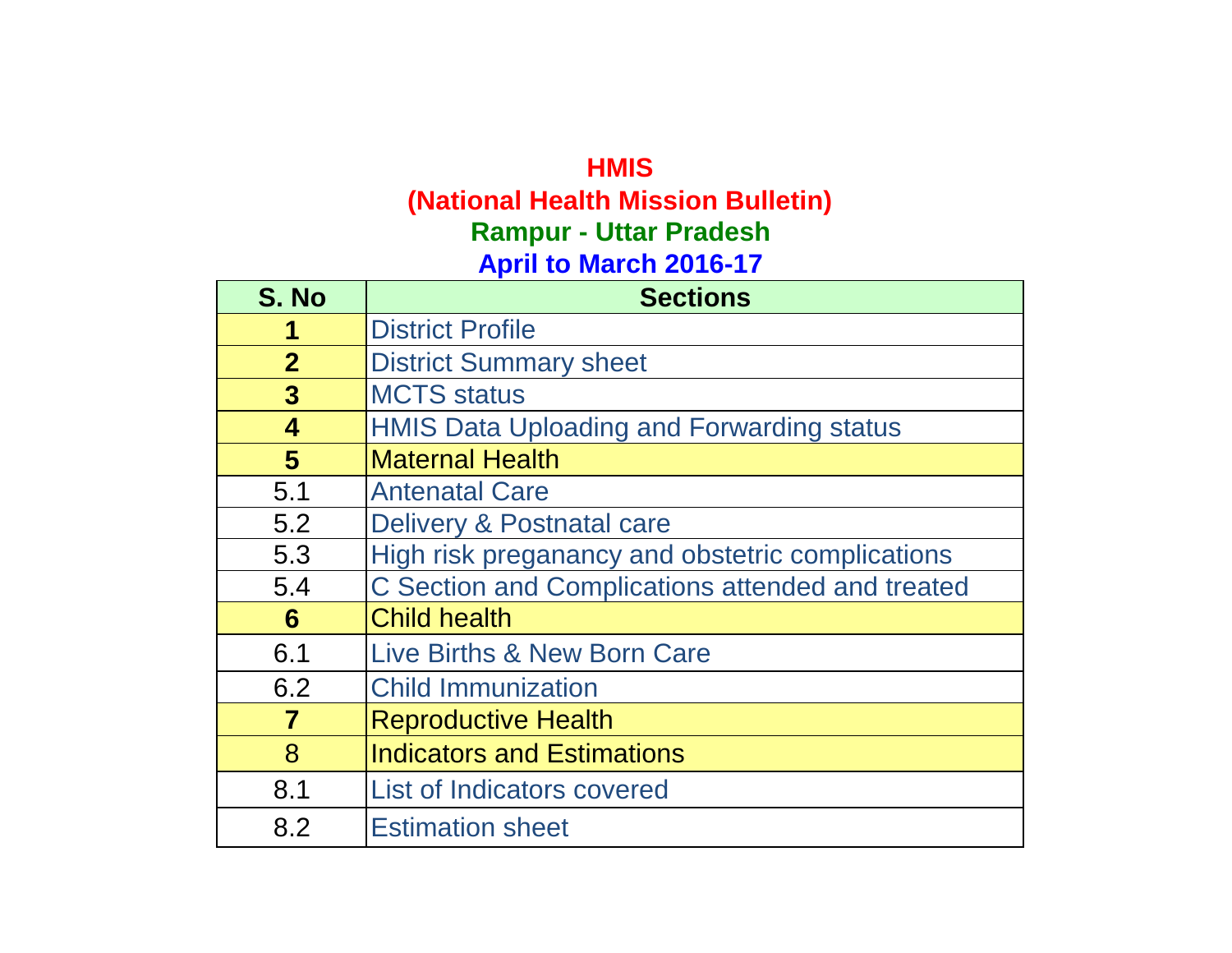## **District Rampur - Profile at a Glance**

| <b>District</b><br>Rampur<br>(*AHS 2012- | <b>IMR</b> | <b>NMR</b> | U5MR | <b>MMR</b> | <b>TFR</b> | <b>CBR</b> | <b>Unmet</b><br>need<br>spacing | <b>Unmet</b><br>need for<br>limiting |
|------------------------------------------|------------|------------|------|------------|------------|------------|---------------------------------|--------------------------------------|
| 13)                                      | 60         | 45         | 86   | 222        | 3.5        | 25         | 16.9%                           | 10.5                                 |

|       |              | <b>Demographic Profile</b>              |              |                  | Infrastructure             |                              |                                  |            |     |           | <b>Delivery Points</b> |                 |    | Human resource |                |                               |                                |                | <b>Training</b> |      |                   |                             |                     |                                    |
|-------|--------------|-----------------------------------------|--------------|------------------|----------------------------|------------------------------|----------------------------------|------------|-----|-----------|------------------------|-----------------|----|----------------|----------------|-------------------------------|--------------------------------|----------------|-----------------|------|-------------------|-----------------------------|---------------------|------------------------------------|
| S.no. | <b>Block</b> | Total<br>Population<br>(Census<br>2011) | Sex<br>ratio | Literacy<br>rate | No. of<br>Gram<br>Panchaya | No. of<br>Revenue<br>Village | NO. of<br><b>VHSNC</b><br>formed | <b>CHC</b> | PHC | <b>SC</b> | Pvt I                  | <b>AWCs</b>     | L1 | L <sub>2</sub> | L <sub>3</sub> | Medical<br>officers<br>(MBBS) | Medical<br>officers<br>(Ayush) | SN in<br>block | ANMs AWW        |      | $\#$ ASHAs $d$ in | Traine Traine<br><b>SBA</b> | d in<br><b>NSSK</b> | <b>Trained in</b><br><b>PPIUCD</b> |
|       | Swar         | 435551                                  |              |                  | 82                         | 146                          | 82                               |            |     | 30        |                        | 48 <sub>C</sub> |    |                |                |                               |                                |                | 33              | 480  | 2241              |                             |                     |                                    |
|       | Tanda        |                                         |              |                  | 47                         | 98                           | 47                               |            |     | 15        |                        |                 |    |                |                |                               |                                |                | 16              |      | 163               |                             |                     |                                    |
|       | Milak        | 306126                                  |              |                  | 118                        | 203                          | 118                              |            |     | 39        |                        | 405             |    |                | ΩL             |                               |                                |                | 38              | 405  | 267               |                             |                     |                                    |
|       | Bilaspur     | 237761                                  |              |                  | 95                         | 229                          | 95                               |            |     | 32        |                        | 318             |    |                |                |                               |                                |                | 32              | 318  | 213               |                             |                     |                                    |
|       | Chamrawa     | 237996                                  |              |                  | 71                         | 121                          | 71                               |            |     | 28        |                        | 258             |    |                |                |                               |                                |                | 27              | 258  | 168               | $\Omega$                    |                     |                                    |
|       | Sahabad      | 316794                                  |              |                  | 99                         | 208                          | 99                               |            |     | 39        |                        | 399             |    |                |                |                               |                                |                | 42              | 399  | 262               |                             |                     |                                    |
|       | Saidnagar    | 236889                                  |              |                  | 68                         | 113                          | 68                               |            |     | 28        |                        | 208             |    |                |                |                               |                                |                | 19              | 208  | 180               |                             |                     |                                    |
| 8     | DH           |                                         |              |                  |                            |                              |                                  |            |     |           |                        |                 |    |                |                |                               |                                |                |                 |      |                   |                             |                     |                                    |
|       | Total        | 1771117                                 |              |                  | 580                        | 1118                         | 580                              | 11         | 29  | 211       |                        | 2068            |    |                |                | <b>64</b>                     |                                | 28             | 207             | 2068 | 3494              |                             |                     | 14                                 |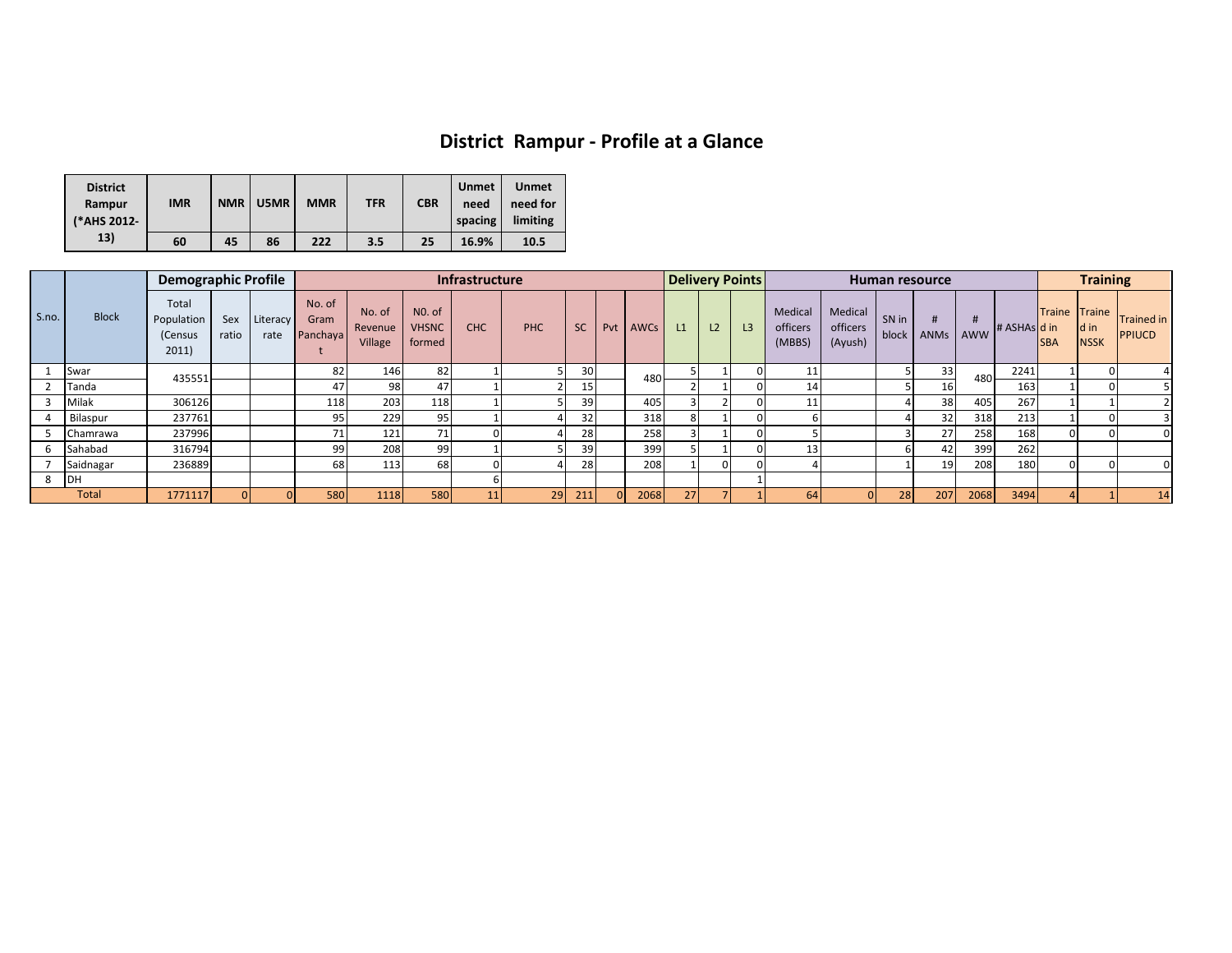#### **- MCTS Status on crititical indicator as on 1st Apr 2017 Rampur**

#### **Registration and Updation**



| <b>Block</b>       | $%$ of<br><b>Mother</b><br>Registratio<br>n-HMIS | $%$ of<br><b>Mother</b><br>Registratio<br>n-MCTS | $%$ of<br><b>Children</b><br><b>Registration-</b><br><b>HMIS</b> | % of Children<br>Registration-<br><b>MCTS</b> | % PW received 3<br><b>ANCs against PW</b><br>estimated for<br>2015-16 | % PW delivered<br>against PW<br>estimated for<br>2015-16 | % children received<br>full immunization<br>against children<br>estimated for 2015-<br>16 | % HRP<br>against PW<br>registered in<br>2016-17 |
|--------------------|--------------------------------------------------|--------------------------------------------------|------------------------------------------------------------------|-----------------------------------------------|-----------------------------------------------------------------------|----------------------------------------------------------|-------------------------------------------------------------------------------------------|-------------------------------------------------|
| Bilaspur           | 70.3                                             | 75.0                                             | 44.7                                                             | 79.4                                          | 49.5                                                                  | 36.9                                                     | 47.3                                                                                      | 6.4                                             |
| Chamraua           | 110.7                                            | 94.4                                             | 56.3                                                             | 95.2                                          | 41.6                                                                  | 14.2                                                     | 64.7                                                                                      | 8.6                                             |
| Milak              | 78.6                                             | 77.1                                             | 64.9                                                             | 82.8                                          | 57.0                                                                  | 33.1                                                     | 61.9                                                                                      | 3.3 <sub>1</sub>                                |
| Saidnagar          | 77.8                                             | 87.3                                             | 55.0                                                             | 85.6                                          | 63.0                                                                  | 69.8                                                     | 71.1                                                                                      | 8.5                                             |
| <b>SHAHBAD</b>     | 102.2                                            | 96.8                                             | 81.5                                                             | 95.0                                          | 69.6                                                                  | 41.7                                                     | 83.9                                                                                      | 9.6                                             |
| <b>SWAR</b>        | 104.3                                            | 84.0                                             | 87.5                                                             | 96.0                                          | 37.7                                                                  | 32.5                                                     | 65.7                                                                                      | 2.7                                             |
| dha                | 72.7                                             | 49.2                                             | 55.1                                                             | 50.7                                          | 4.8                                                                   | 0.1                                                      | 0.3 <sub>1</sub>                                                                          | 9.5                                             |
| <b>Grand Total</b> | 85.5                                             | 79.1                                             | 61.7                                                             | 83.1                                          | 43.8                                                                  | 30.9                                                     | 54.8                                                                                      | 6.4                                             |

**% of Children Services against children estimated for 2015 -16** 1-Mother & Child registration shows in improving trend month wise in MCTS as per estimation. but only child registration is slighly decrease in the month of March.

2-ANC Registration in HMIS is 85% while in MCTS is 79% same as in child registartion in HMIs 62% while in MCTS is 86% so There is Gap shows in Mother & Child Registration while comparison between HMIS & MCTS.

2-Service Updation of Mother services e.g 03 ANC is only 44% against estimation,so data updation of MCTS need to improved.



3-Service Updation of children services e.g fully Immunization is 55% against estimation.I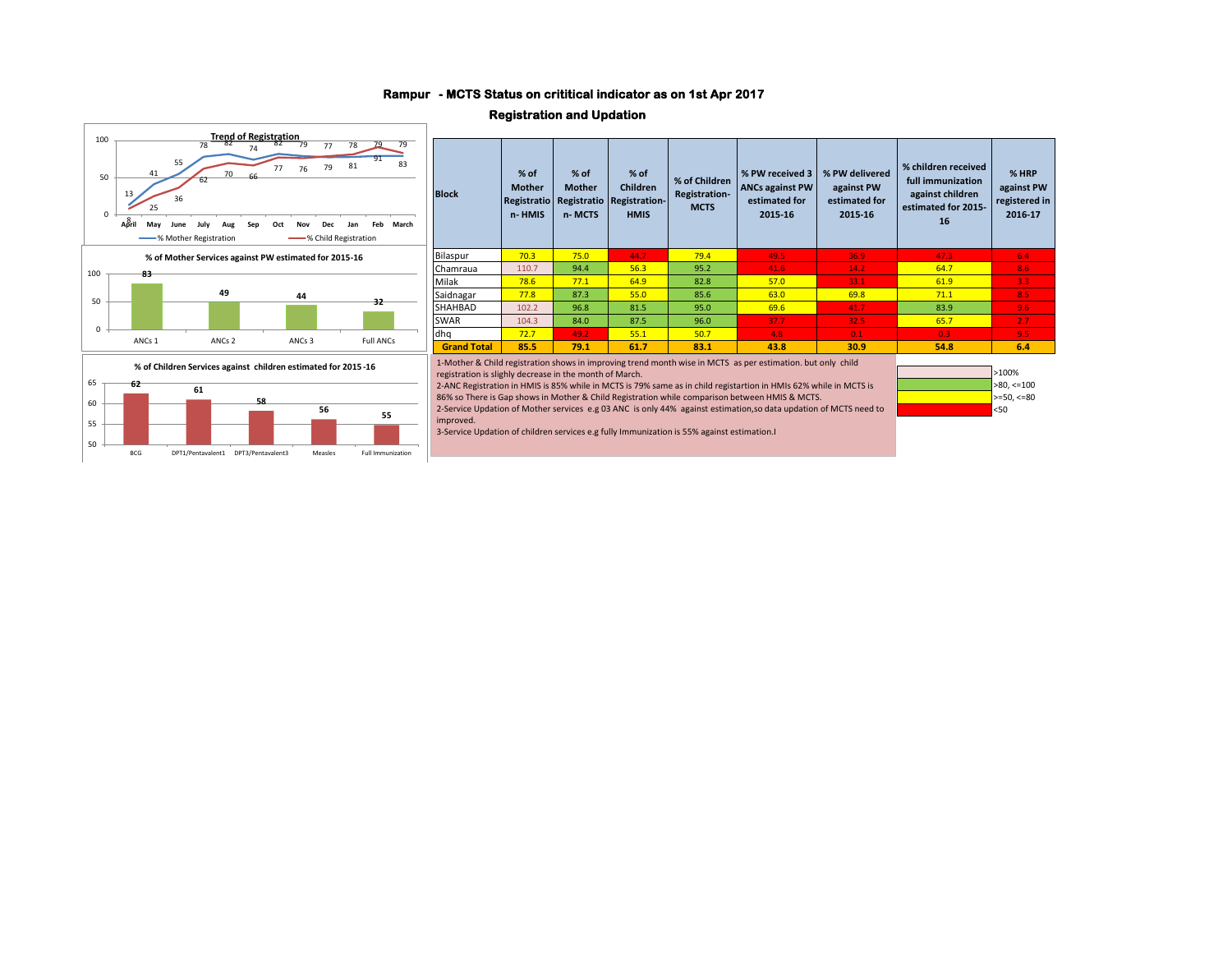|                    | ,,,,,,,,,,                               |           |                                                                |          |          |           |          |          |               |          |          |        |               |
|--------------------|------------------------------------------|-----------|----------------------------------------------------------------|----------|----------|-----------|----------|----------|---------------|----------|----------|--------|---------------|
| <b>Block</b>       | <b>Total No. of</b><br><b>Facilities</b> | Apr- $16$ | $May-16$                                                       | $Jun-16$ | $Jul-16$ | Aug- $16$ | $Sep-16$ | $Oct-16$ | <b>Nov-16</b> | $Dec-16$ | $Jan-17$ | Feb-17 | <b>Mar-17</b> |
| dhq                | 23                                       | 100       | 39                                                             | 100      | 52       | 65        | 61       | 65       | 61            | 87       | 78       | 70     | 61            |
| Milak              | 45                                       | 100       | 100                                                            | 100      | 100      | 100       | 100      | 100      | 100           | 100      | 100      | 100    | 100           |
| SHAHBAD            | 45                                       | 100       | 100                                                            | 100      | 100      | 100       | 100      | 100      | 100           | 100      | 100      | 100    | 100           |
| <b>SWAR</b>        | 39                                       | 100       | 100                                                            | 100      | 100      | 100       | 100      | 100      | 100           | 100      | 100      | 100    | 100           |
| Chamraua           | 32                                       | 100       | 100                                                            | 100      | 100      | 100       | 97       | 100      | 100           | 100      | 100      | 100    | 100           |
| Saidnagar          | 32                                       | 100       | 100                                                            | 100      | 100      | 100       | 100      | 100      | 100           | 100      | 100      | 100    | 100           |
| <b>TANDA</b>       | 15                                       | 100       | 100                                                            | 100      | 100      | 100       | 100      | 100      | 100           | 100      | 100      | 100    | 100           |
| <b>Grand Total</b> | 268                                      | 100       | 95                                                             | 100      | 96       | 97        | 96       | 97       | 97            | 99       | 98       | 97     | 97            |
|                    | Less than 100%                           |           | Reported facilities are less than number of facilities in HMIS |          |          |           |          |          |               |          |          |        |               |

#### **Rampur - Percent of facilities reported in HMIS by Month, FY 2016-17**

More than  $100\%$  Reported facilities are greater than number of facilities in HMIS

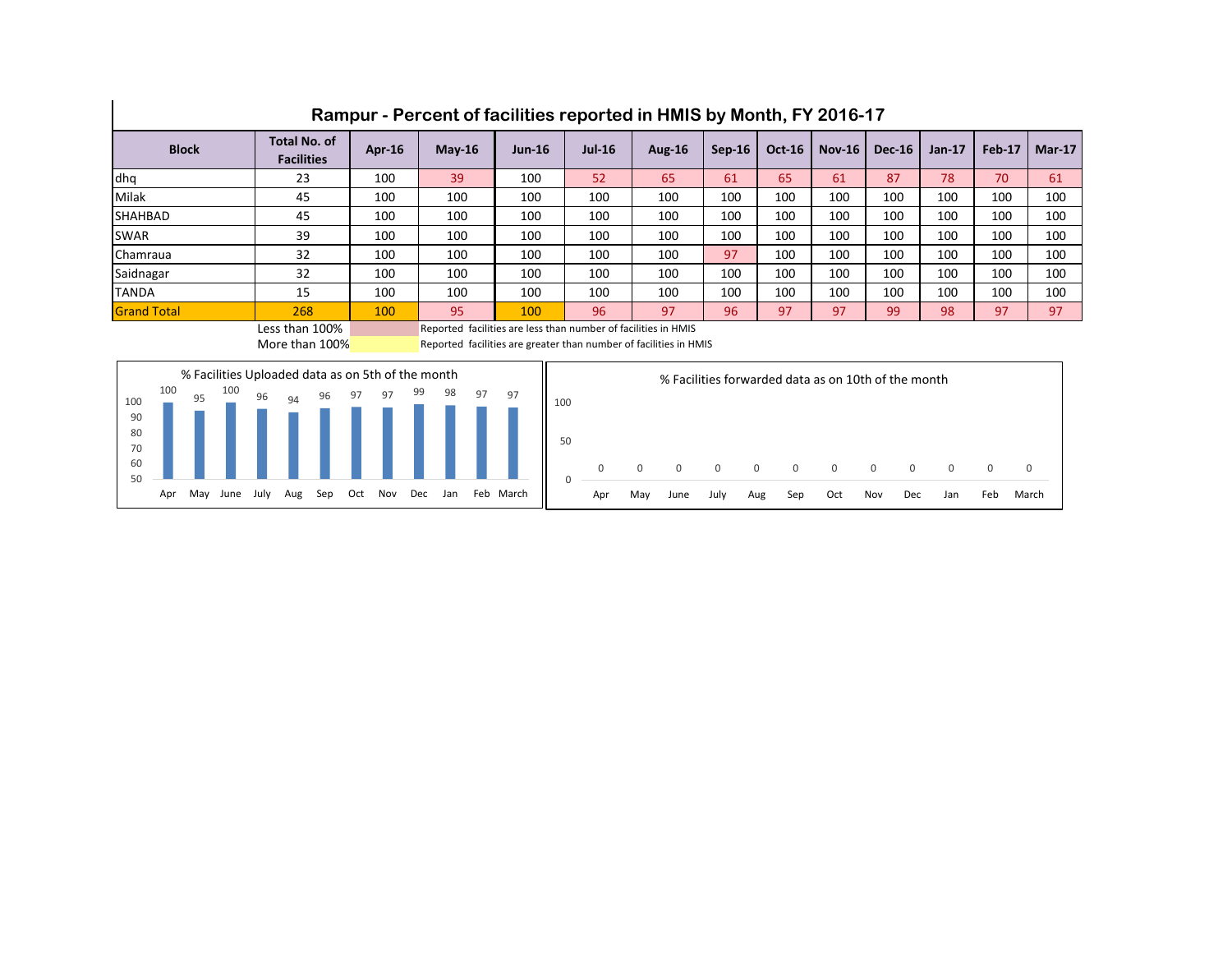

#### **Rampur at a Glance -FY 2016-17 April to March**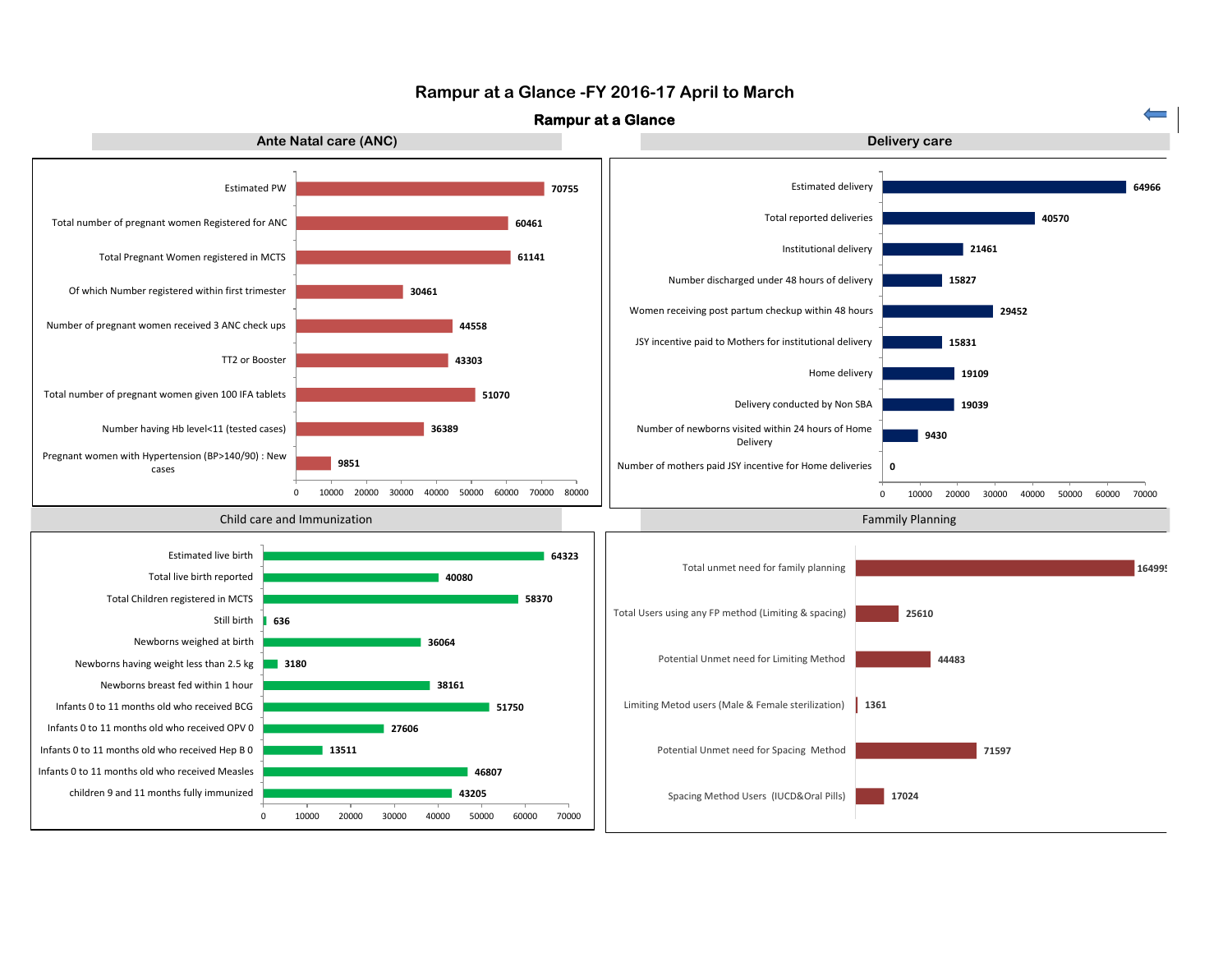#### **Rampur-FY 2016-17 April to March Summary Sheet**

HMIS Bulletin is prepared based on the HMIS data (cumulative) and MCTS data on monthly basis. Key RMNCH+A indicators such as family welfare, child immunization, maternal and child care programs are included in the bulletin to highlight the major gaps.

#### **MCTS Status:**

Mother & Child registration shows in improving trend monthwise in MCTS as per estimation.The mother registration in MCTS is 79% and in HMIS it is 85% . Among the blocks Swar, Shahabad and Chamrauwa are reported almost 100% in HMIS alt, hough AHS 2012-13 showing ANC registartion 52.8% as compare to MCTS Out of total blocks 02 blocks are reporting more than 90% and two blocks namely Bilaspur & Milak iare eported lessthan 80% in MCTS also.

The child registration in MCTS is 79% and in HMIS it is 61%.Bilaspur and Milak are poorly performing for child registration in MCTS.

According to the MCTS portal the updation for 3 ANC & Deliveries is 44% & 34%against estimation and all blocks are performing poor in updation except Shahbad , Sadnagar & Milak .

According to the MCTS portal the full immunization is only 55% only so data updation of MCTS need to improved.

#### **Ante Natal Care:**

ANC registration of dist. is 85% ,Swar, Shahabad and Chamrauwa reported more than 100% although AHS 2012-13 showing ANC registartion 52.8% ANC Registration in 1st trim. is 50% and Bilaspurr, Chamrauwa & sadnagar reported less than 50% which AHS 2012-13 showing 66.4% 1st trimester ANC registartion.ANC registration reported at SC level (75%) and it is as per the standard of registration protocal.

#### **Maternal Health and delivery:**

62% deliveries reported against the total estimated deliveries, 37% of deliveries are missing which need to be checked. Home delivery reporting is only 29% which indicates the reporting of Home delivery at subcenter level is poor. % of missing deliveries are highest of in block Bilaspur i.e 54%.

53% deliveries are reported as institutional out of total deliveries and 33% among estimates delivery.although AHS 2012 -13 reported 55.2%

73 % mothers discharge under 48 hrs of delivery in district and JSY payment is 70% in the district. In Sadnagar block t is seen that the payment is 100% and in Bilaspur block it is only 47%. reporting need to be checked as it is decreasing the average of the district as whole.

Treatment of severe anaemic pregnant women is only 2.0% for the district whereas 04 blocks are not reporting.

Hypertesion cases reported by dist is 14% .Hypertensive cases identification is improving at some blocks. 3 blocks are report ing less Hypertension cases.

#### **Immunization Services:**

According to HMIS report 66% of children are fully immunized.

No. of Live births and BCG given not corresponding in most of the blocks as per the estimation and reporting aprox. greater than live births.

The % of OPV 0dose is 42% of the district , lowest being in sadnagar i.e 20% .

Usually BCG, OPV0 and Hepatitis B0 doses are given at birth time but reporting shows all three are not given at the time of b irth even at DH and CHCs, it is showing service gap at facility and need focus monitoring.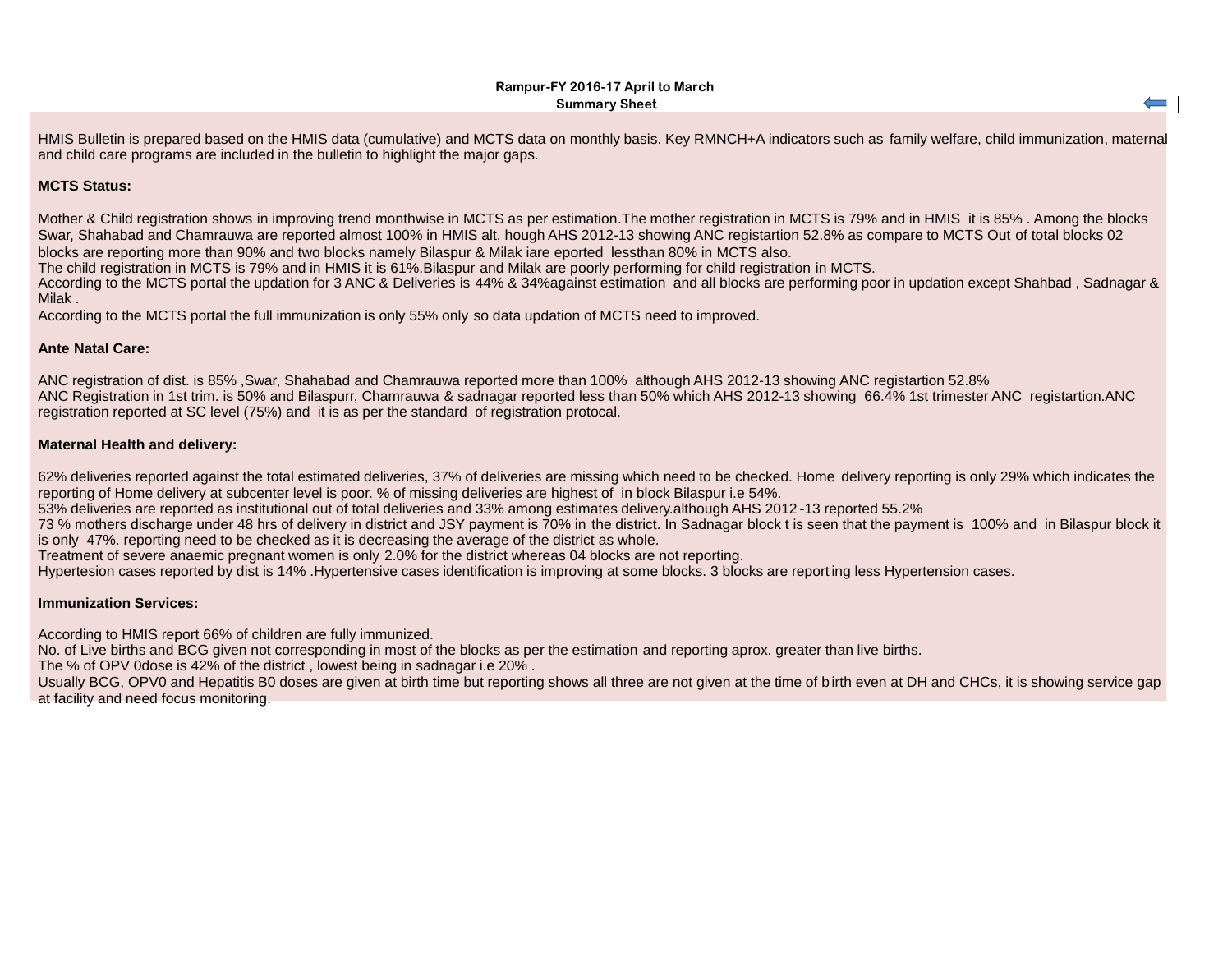

75%

#### Rampur ANC Services Reported in HMIS during FY 2016-17 **April to March ANC Services, Trends, Distribution and Performance**

| <b>Block</b>       | Propotional<br>te<br>estimated<br><b>PW</b> | <b>Total</b><br>number of<br>pregnant<br>women<br>Registered<br>for ANC | % of ANC<br>registered<br>to<br>estimated<br>Pregnancy | Of which<br><b>Number</b><br>registered<br>within first<br>trimester | % of ANC<br>registered<br>within 1st<br>trimester | TT <sub>2</sub> or<br><b>Booster</b> | % of ANC<br>received<br>TT2/Booster | Number of<br>pregnant<br>women<br>received 3<br><b>ANC check</b><br>ups | % of ANC<br>received<br>3ANC<br>checkups |
|--------------------|---------------------------------------------|-------------------------------------------------------------------------|--------------------------------------------------------|----------------------------------------------------------------------|---------------------------------------------------|--------------------------------------|-------------------------------------|-------------------------------------------------------------------------|------------------------------------------|
| dhq                | 11940                                       | 8683                                                                    | 72.7                                                   | 3894                                                                 | 44.8                                              | 2961                                 | 24.8                                | 5379                                                                    | 45.1                                     |
| Bilaspur           | 8915                                        | 6268                                                                    | 70.3                                                   | 2426                                                                 | 38.7                                              | 5441                                 | 61.0                                | 4338                                                                    | 48.7                                     |
| Milak              | 10386                                       | 8163                                                                    | 78.6                                                   | 4147                                                                 | 50.8                                              | 7362                                 | 70.9                                | 9487                                                                    | 91.3                                     |
| <b>SHAHBAD</b>     | 9906                                        | 10129                                                                   | 102.2                                                  | 7337                                                                 | 72.4                                              | 7846                                 | 79.2                                | 6903                                                                    | 69.7                                     |
| <b>SWAR</b>        | 9369                                        | 9773                                                                    | 104.3                                                  | 5110                                                                 | 52.3                                              | 6082                                 | 64.9                                | 7018                                                                    | 74.9                                     |
| Chamraua           | 6788                                        | 7512                                                                    | 110.7                                                  | 3912                                                                 | 52.1                                              | 5680                                 | 83.7                                | 5277                                                                    | 77.7                                     |
| Saidnagar          | 7039                                        | 5477                                                                    | 77.8                                                   | 2465                                                                 | 45.0                                              | 4794                                 | 68.1                                | 2638                                                                    | 37.5                                     |
| <b>TANDA</b>       | 6411                                        | 4456                                                                    | 69.5                                                   | 1170                                                                 | 26.3                                              | 3137                                 | 48.9                                | 3518                                                                    | 54.9                                     |
| <b>Grand Total</b> | 70755                                       | 60461                                                                   | 85.5                                                   | 30461                                                                | 50.4                                              | 43303                                | 61.2                                | 44558                                                                   | 63.0                                     |
| AHS (2012-13)      |                                             |                                                                         | 52.8                                                   |                                                                      | 66.4                                              |                                      |                                     |                                                                         | 45.8                                     |

#### **Gaps in ANC Registration :**

**1.** ANC registration of total dist. is 85% and Shahabad, Swar and Chamrauwa reported almost 100% although AHS 2012-13 showing ANC registartion 52.8%



2- ANC Registration in 1st trim. is 50% and Bilaspur & sadnagar reported less than 50% which AHS 2012-13 showing 66.4% 1st trimester ANC registartion.

3- ANC registration reported at SC level (75%) and it is as per the standard of registration protocal.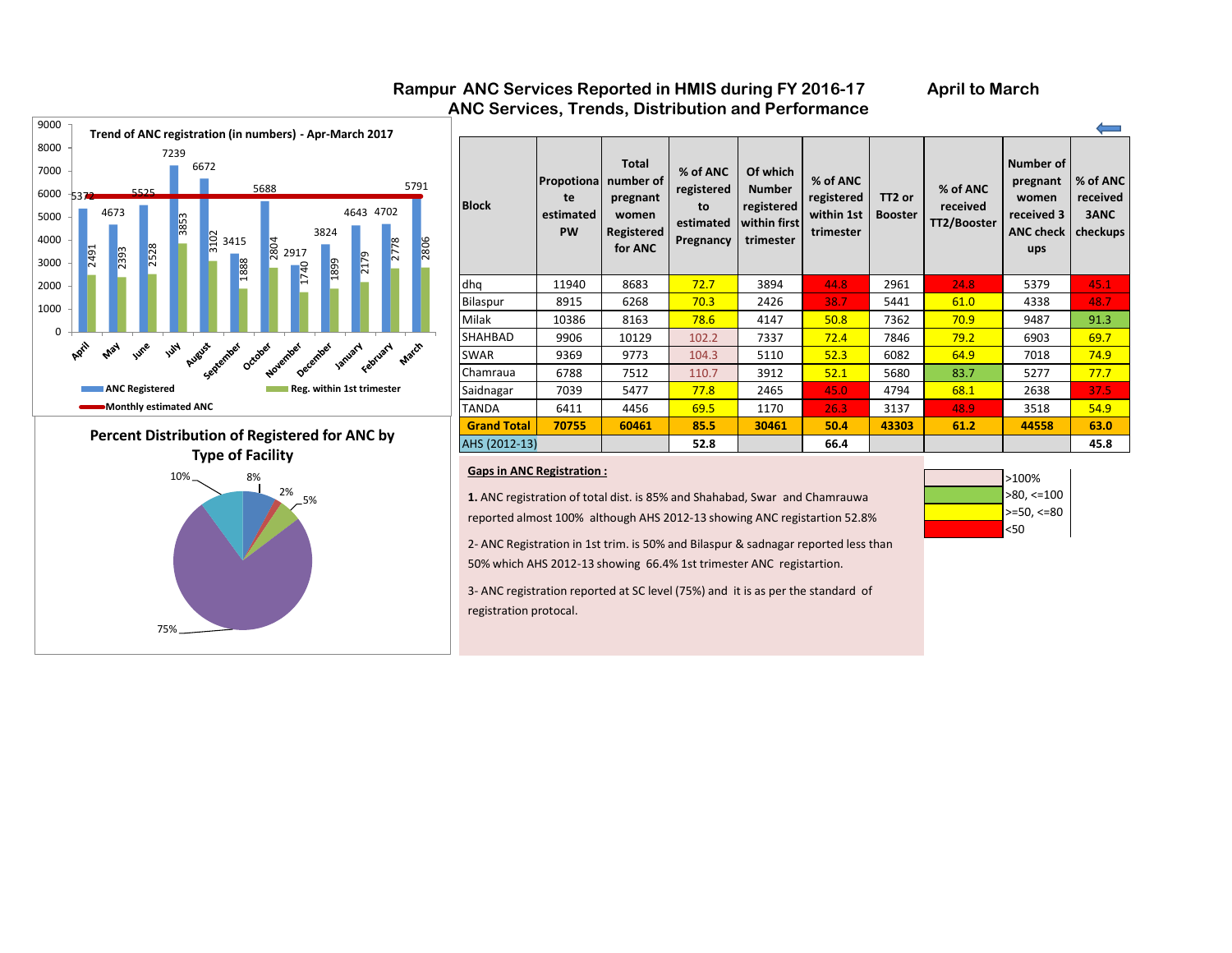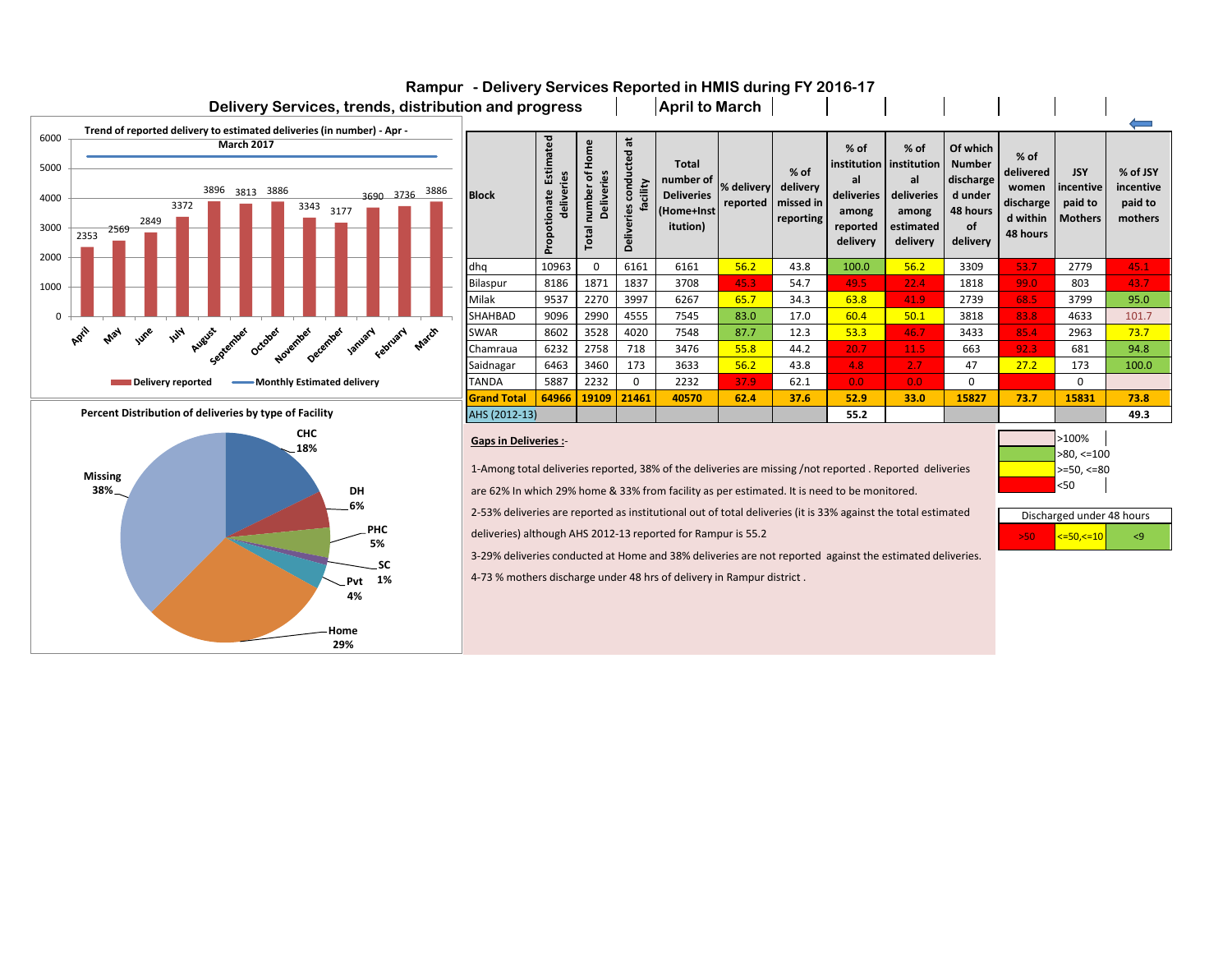#### **Rampur** -High Risk Pregnancies Services Reported in HMIS during FY 2016-17 **April to March High risk PW reporting trends, distribution and progress**





-

| <b>Block</b>       | <b>Total</b><br>number of<br>pregnant<br>women<br>Registered<br>for ANC | <b>Number</b><br>having Hb<br>level <sub>11</sub><br>(tested<br>cases) | $%$ of<br>having<br><b>Hb</b> level<br>$11$ | <b>Number</b><br>having severe<br>anaemia<br>(Hb<7)<br>treated at<br>institution | % of severe<br>(Hb < 7)<br>anemia<br>treated rate<br>at institution | Pregnant<br>women with<br><b>Hypertension</b><br>(BP>140/90):<br><b>New cases</b> | % of PW with<br>hypertension |
|--------------------|-------------------------------------------------------------------------|------------------------------------------------------------------------|---------------------------------------------|----------------------------------------------------------------------------------|---------------------------------------------------------------------|-----------------------------------------------------------------------------------|------------------------------|
| dhq                | 8683                                                                    | 20181                                                                  | 169.0                                       | 763                                                                              | 8.8                                                                 | 496                                                                               | 4.2                          |
| Bilaspur           | 6268                                                                    | 2162                                                                   | 24.3                                        | $\Omega$                                                                         | 0.0                                                                 | 1838                                                                              | 20.6                         |
| Milak              | 8163                                                                    | 2344                                                                   | 22.6                                        | 9                                                                                | 0.1                                                                 | 1124                                                                              | 10.8                         |
| <b>SHAHBAD</b>     | 10129                                                                   | 3508                                                                   | 35.4                                        | 293                                                                              | 2.9                                                                 | 94                                                                                | 0.9                          |
| <b>SWAR</b>        | 9773                                                                    | 1860                                                                   | 19.9                                        | 169                                                                              | 1.7                                                                 | 640                                                                               | 6.8                          |
| Chamraua           | 7512                                                                    | 2416                                                                   | 35.6                                        | 0                                                                                | 0.0                                                                 | 4740                                                                              | 69.8                         |
| Saidnagar          | 5477                                                                    | 2824                                                                   | 40.1                                        | 0                                                                                | 0.0                                                                 | 645                                                                               | 9.2                          |
| <b>TANDA</b>       | 4456                                                                    | 1094                                                                   | 17.1                                        | $\Omega$                                                                         | 0.0                                                                 | 274                                                                               | 4.3                          |
| <b>Grand Total</b> | 60461                                                                   | 36389                                                                  | 51.4                                        | 1234                                                                             | 2.0                                                                 | 9851                                                                              | 13.9                         |
| AHS (2012-13)      |                                                                         |                                                                        |                                             |                                                                                  |                                                                     |                                                                                   |                              |

**Gaps in HRP :** -Total 51% women having HB <11 in dist. Shahbad & Swarr are reporting good nos, but other block showing low reporting or not reporting. At the other end sever aneamic women in dist only 2% 5 blocks are not reporting this data.

-Hypertesion cases reported by dist is 14% .Hypertensive cases identification is improving at some blocks. 3 blocks are reporting less Hypertension cases.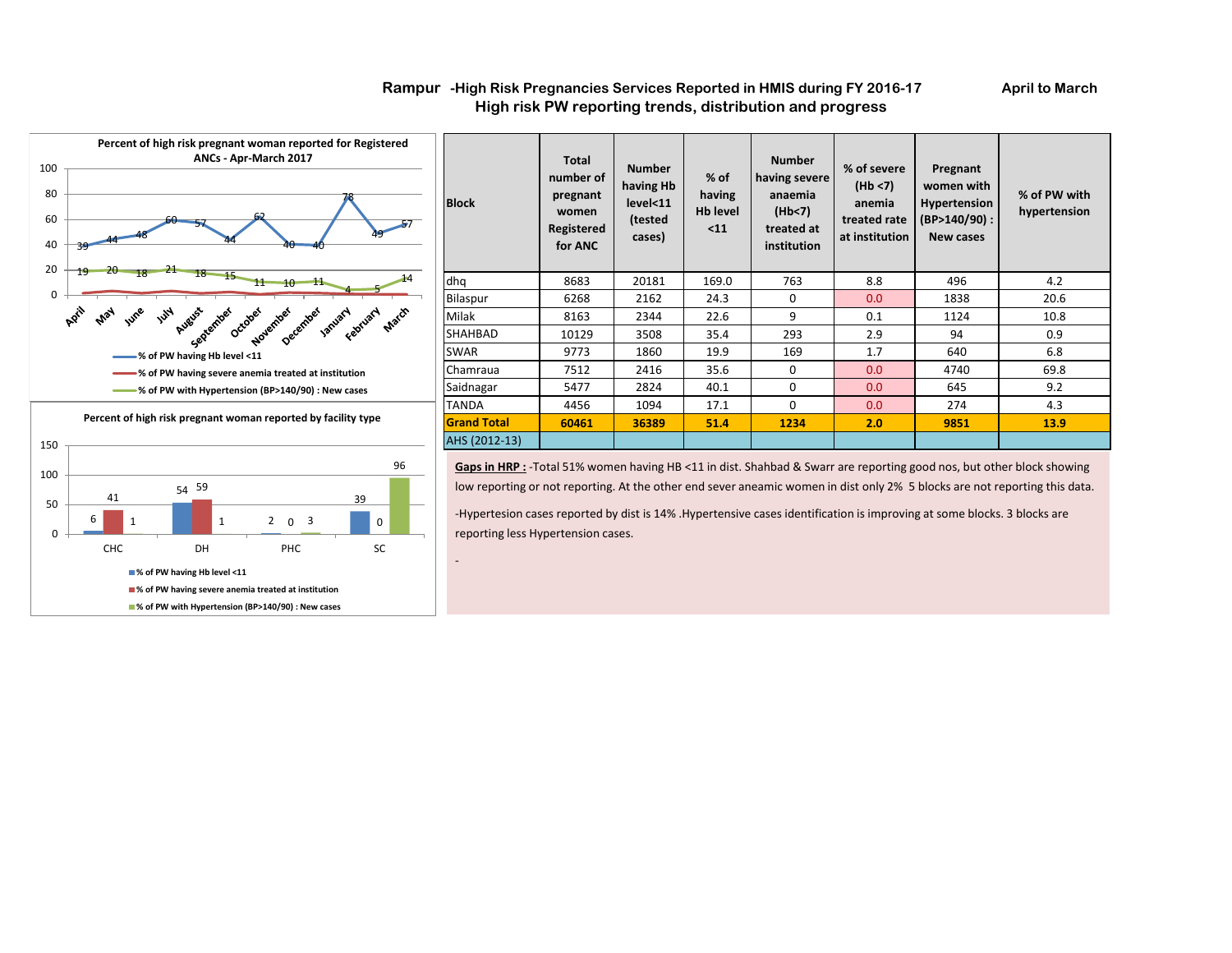|               |              |                      |            |                                               |                                                     | <b>Complications Treated with</b> |              |                             |    |            | <b>C- section conducted</b> |               |
|---------------|--------------|----------------------|------------|-----------------------------------------------|-----------------------------------------------------|-----------------------------------|--------------|-----------------------------|----|------------|-----------------------------|---------------|
|               |              | <b>Institutional</b> | Compl.     | Preg. with $\frac{1}{2}$ Preg. with<br>Compl. |                                                     | IV                                |              |                             |    |            |                             |               |
| <b>S. No.</b> | <b>Block</b> | <b>Delivery</b>      | facilities | facilities                                    | Attended at   Attended at   IV Antibiotics   Allund | Antihypertens<br>live/Magsulph    | IV Oxytocics | <b>Blood</b><br>Transfusion | DH | <b>CHC</b> | PHC                         | <b>Others</b> |

**ive/ Magsulph Inj.**

**facilities** 

**facilities** 

1 Saidnagar 173 5 2.9 3 0 0 0 0 0 0 0 0.0 2 dhq 6161 1570 25.5 1946 75 421 1376 853 0 0 0 13.8 3 |Bilaspur | 1837 | 192 | 10.5 | 72 | 1 | 0 | 0 | 0 | 0 | 0 | 0 | 0 | 0.0 4 |Milak | 3997 | 203 | 5.1 | 199 | 34 | 325 | 0 | 0 | 0 | 0 | 0 | 0 | 0.0 5 SHAHBAD | 4555 | 300 | 6.6 | 182 | 0 | 0 | 0 | 0 | 0 | 0 | 0 | 0 | 0.0 6 SWAR | 4020 | 16 | 0.4 | 761 | 753 | 636 | 131 | 0 | 0 | 0 | 0 | 0.0 7 |Chamraua | 718 | 7 | 1.0 | 12 | 0 | 11 | 0 | 0 | 0 | 0 | 0 | 0 | 0.0 8 TANDA 0 0 0.0 0 0 0 0 0 0 0 0 0.0 Grand Total | 21461 | 2293 | 10.7 | 3175 | 863 | 1393 | 1507 | 853 | 0 | 0 | 0 | 4.0

#### **Rampur C-Section and Complication treated**

**% of C-Section performed** 

-Pregnat women with complication attended at facilities is less than complication treated with IV Antibiotics & IV Oxytocics for example in the above table sixteen cases was attended at Block Swar but complication treated with IV Antibiotics is 761 & than complication treated with IV Oxytocicis 636 reported but In Block Bilaspur 192 cases was attended but Complication treated with IV Antibiotics is 72 & then complication treated with IV Oxytocicis 0 reported so Its need to be checked & verified .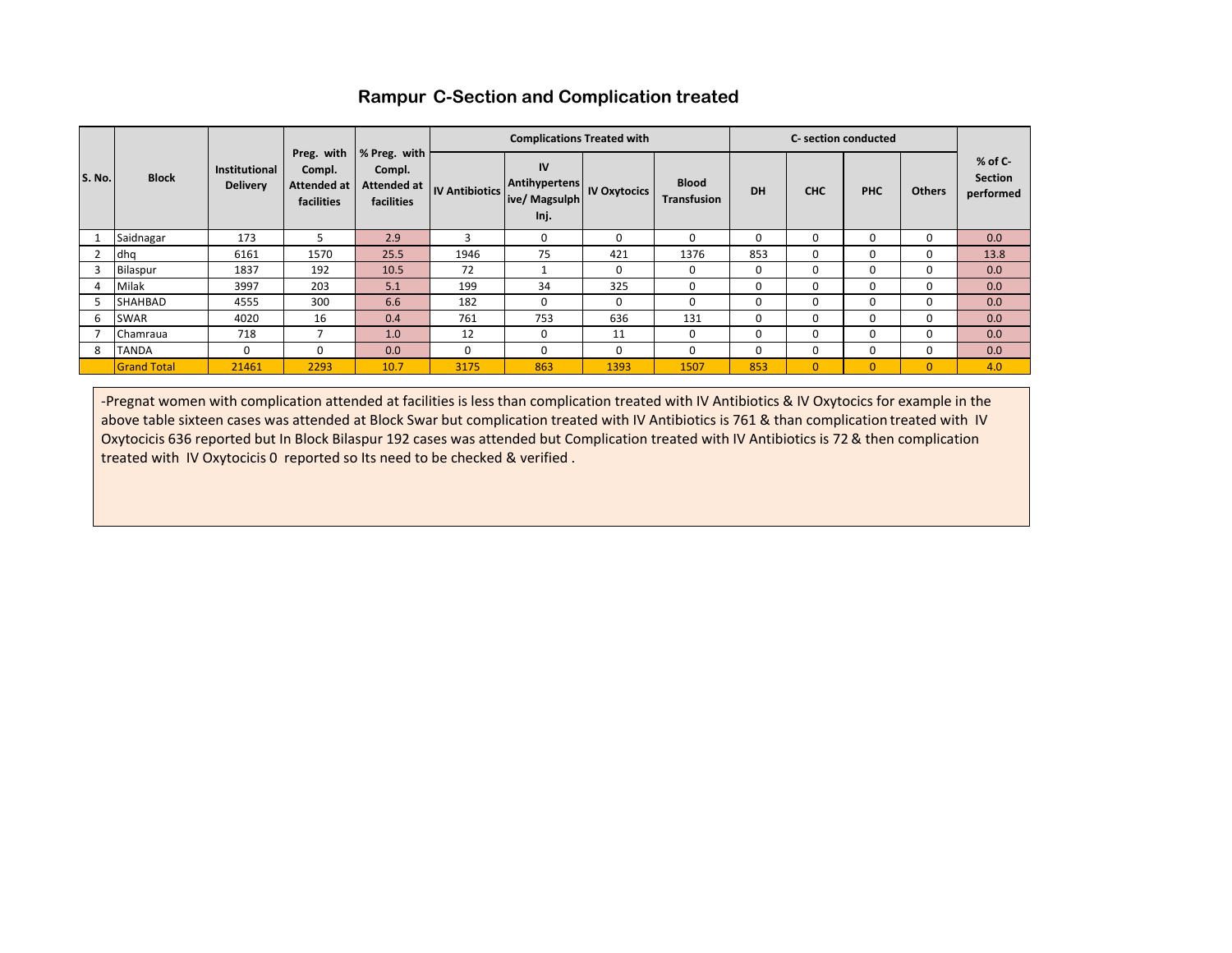#### Rampur - Child Services Reported in HMIS during FY 2016-17 April to March  **Child care services trends, distribution and progress**



#### 99 98 96 g<sub>5</sub> 98 86 55 100 51 50 60 70 80 90 100 110 CHC DH PHC SC Pvt **% of newborns weighed at birth % of newborns breast fed within 1 hour**

| <b>Block</b>       | <b>Total Live</b><br><b>Births</b> | <b>Still Birth</b> | % of still<br><b>birth</b> | Number of<br><b>Newborns</b><br>weighed at<br><b>birth</b> | $%$ of<br>newborns<br>weighed at<br>birth | <b>Number</b><br><b>of</b><br><b>Newborns</b><br>having<br>weight<br>less than<br>2 and half<br>kg | $%$ of<br>newborns<br>having $\lt$<br>2.5 <sub>kg</sub> | Number of<br><b>Newborns</b><br>breast fed<br>within 1<br>hour | $%$ of<br>newborns<br>breast fed<br>within 1 hour |
|--------------------|------------------------------------|--------------------|----------------------------|------------------------------------------------------------|-------------------------------------------|----------------------------------------------------------------------------------------------------|---------------------------------------------------------|----------------------------------------------------------------|---------------------------------------------------|
| dhq                | 6038                               | 134                | 2.2                        | 4925                                                       | 81.6                                      | 407                                                                                                | 8.3                                                     | 4847                                                           | 80.3                                              |
| Bilaspur           | 3663                               | 86                 | 2.3                        | 3445                                                       | 94.0                                      | 415                                                                                                | 12.0                                                    | 3386                                                           | 92.4                                              |
| Milak              | 6191                               | 88                 | 1.4                        | 3919                                                       | 63.3                                      | 116                                                                                                | 3.0                                                     | 6190                                                           | 100.0                                             |
| SHAHBAD            | 7415                               | 119                | 1.6                        | 7344                                                       | 99.0                                      | 282                                                                                                | 3.8                                                     | 7315                                                           | 98.7                                              |
| <b>SWAR</b>        | 7530                               | 31                 | 0.4                        | 7471                                                       | 99.2                                      | 993                                                                                                | 13.3                                                    | 7431                                                           | 98.7                                              |
| Chamraua           | 3509                               | 99                 | 2.7                        | 3242                                                       | 92.4                                      | 350                                                                                                | 10.8                                                    | 3274                                                           | 93.3                                              |
| Saidnagar          | 3554                               | 79                 | 2.2                        | 3538                                                       | 99.5                                      | 179                                                                                                | 5.1                                                     | 3538                                                           | 99.5                                              |
| TANDA              | 2180                               | $\Omega$           | 0.0                        | 2180                                                       | 100.0                                     | 438                                                                                                | 20.1                                                    | 2180                                                           | 100.0                                             |
| <b>Grand Total</b> | 40080                              | 636                | 1.6                        | 36064                                                      | 90.0                                      | 3180                                                                                               | 8.8                                                     | 38161                                                          | 95.2                                              |
| AHS (2012-13)      |                                    |                    |                            |                                                            | 22.7                                      |                                                                                                    | 31.5                                                    |                                                                | 24.3                                              |

#### **Gaps in Child care:**

- Only 1.6% of still births are reported and need to check from records.

- Total 90% newborns weighed at birth in the dist, Shahbad, Sadnagar & Swar/Tanda shows around 100%% at the other end Milak showing low performance and some of blocks showing around 100% even home delivery.

-AHS shows newborns having <2.5 kg is 31.5% but Dist is showing only 9% .Except Tanda/Swar other block & DHQ are showing low reporting.

-Newborn breast feeding with in 1 Hrs, Total dist reported is 95%. Milak, Tanda are reporting 100% some other blocks more than 90% reported, All need to improve the quality of data.

| >100%          |
|----------------|
| $>80, \le 100$ |
| $>=50,<=80$    |
| <50            |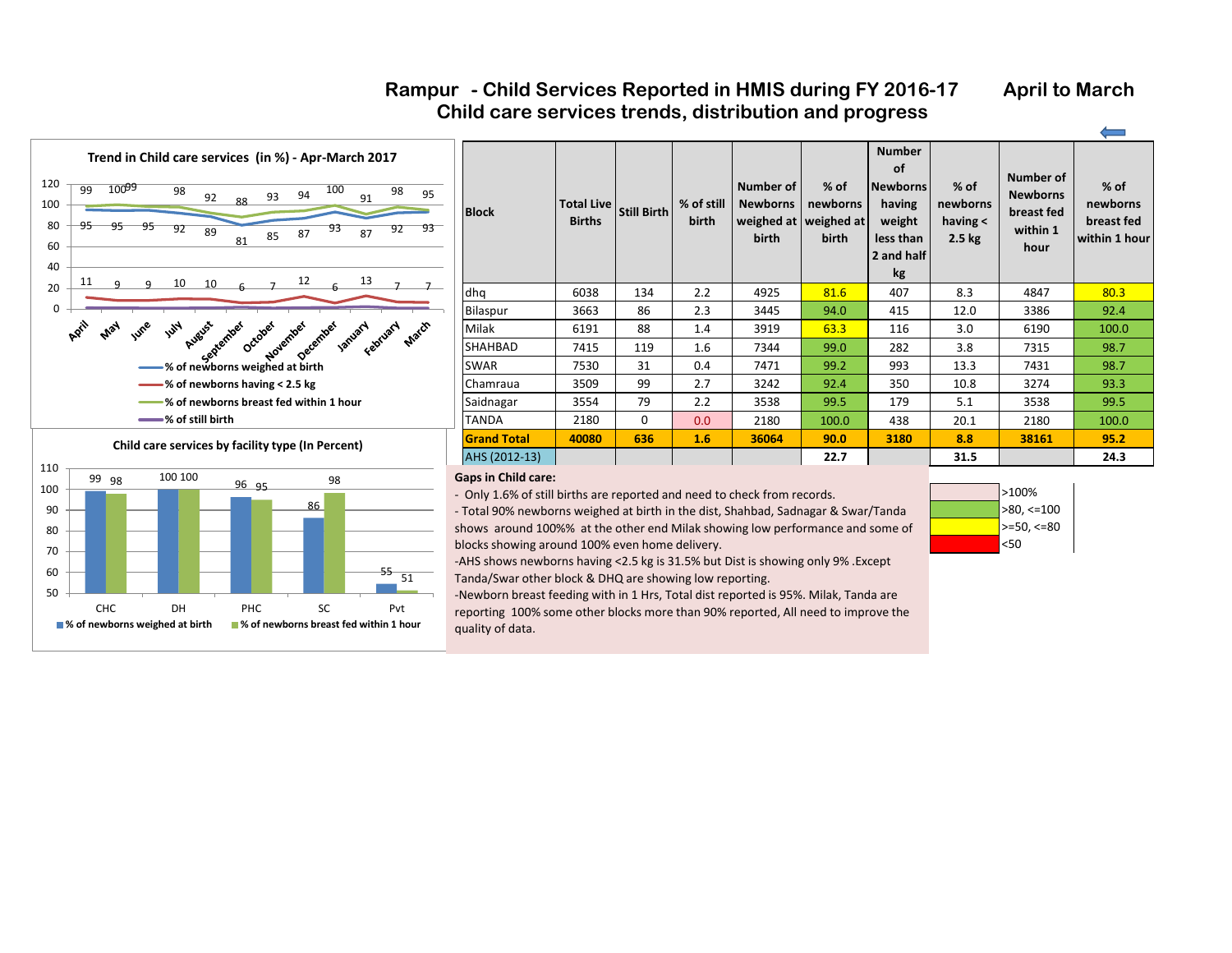#### **Rampur** - Immunisation Services Reported in HMIS during FY 2016-17 **April to March Child Immunization trends, Distribution and progress**



| <b>Block</b>       | <b>Est. live</b><br>birth | <b>Total Live</b><br><b>Births</b> | Number of<br>Infants 0 to<br>11 months<br>old who<br>received<br><b>BCG</b> | % of Infants<br>0 to 11<br>months old<br>who<br>received BCG | Number of<br>Infants 0 to linfants 0 to<br>11 months<br>old who<br>received<br>OPV <sub>0</sub> | % of<br>11 months<br>old who<br>received<br>OPV <sub>0</sub> | <b>Number</b><br>of Infants<br>0 to 11<br>months<br>old who<br>received<br>Hepatitis-<br>B <sub>0</sub> | % of Infants<br>0 to 11<br>months old<br>who<br>received<br>Hep B <sub>0</sub> | <b>Number</b><br>of Infants<br>0 to 11<br>months<br>old who<br>received<br><b>Measles</b> | $%$ of<br>Infants 0<br>to 11<br>months<br>old who<br>received  <br><b>Measles</b> | children 9<br>and 11<br>months<br>fully<br>immunize<br>d<br>(BCG+DPT)<br>123+OPV<br>1:Total | % of<br>children<br>and 11<br>months<br>fully<br>immunize |  |
|--------------------|---------------------------|------------------------------------|-----------------------------------------------------------------------------|--------------------------------------------------------------|-------------------------------------------------------------------------------------------------|--------------------------------------------------------------|---------------------------------------------------------------------------------------------------------|--------------------------------------------------------------------------------|-------------------------------------------------------------------------------------------|-----------------------------------------------------------------------------------|---------------------------------------------------------------------------------------------|-----------------------------------------------------------|--|
| dhq                | 10963                     | 6038                               | 7280                                                                        | 66.4                                                         | 4703                                                                                            | 42.9                                                         | 3639                                                                                                    | 33.2                                                                           | 4462                                                                                      | 40.7                                                                              | 4437                                                                                        | 40.5                                                      |  |
| Bilaspur           | 8186                      | 3663                               | 5749                                                                        | 70.2                                                         | 2799                                                                                            | 34.2                                                         | 1156                                                                                                    | 14.1                                                                           | 5782                                                                                      | 70.6                                                                              | 5620                                                                                        | 68.7                                                      |  |
| Milak              | 9537                      | 6191                               | 6818                                                                        | 71.5                                                         | 5083                                                                                            | 53.3                                                         | 1931                                                                                                    | 20.2                                                                           | 6863                                                                                      | 72.0                                                                              | 6872                                                                                        | 72.1                                                      |  |
| SHAHBAD            | 9096                      | 7415                               | 9672                                                                        | 106.3                                                        | 4346                                                                                            | 47.8                                                         | 4344                                                                                                    | 47.8                                                                           | 10020                                                                                     | 110.2                                                                             | 6740                                                                                        | 74.1                                                      |  |
| SWAR               | 8602                      | 7530                               | 8258                                                                        | 96.0                                                         | 4207                                                                                            | 48.9                                                         | 1219                                                                                                    | 14.2                                                                           | 5938                                                                                      | 69.0                                                                              | 5938                                                                                        | 69.0                                                      |  |
| Chamraua           | 6232                      | 3509                               | 6267                                                                        | 100.6                                                        | 3298                                                                                            | 52.9                                                         | 1049                                                                                                    | 16.8                                                                           | 5620                                                                                      | 90.2                                                                              | 5465                                                                                        | 87.7                                                      |  |
| Saidnagar          | 6463                      | 3554                               | 4499                                                                        | 69.6                                                         | 1295                                                                                            | 20.0                                                         | 120                                                                                                     | 1.9 <sub>z</sub>                                                               | 4768                                                                                      | 73.8                                                                              | 4779                                                                                        | 73.9                                                      |  |
| TANDA              | 5887                      | 2180                               | 3207                                                                        | 54.5                                                         | 1875                                                                                            | 31.9                                                         | 53                                                                                                      | 0.9 <sub>1</sub>                                                               | 3354                                                                                      | 57.0                                                                              | 3354                                                                                        | 57.0                                                      |  |
| <b>Grand Total</b> | 64966                     | 40080                              | 51750                                                                       | 79.7                                                         | 27606                                                                                           | 42.5                                                         | 13511                                                                                                   | 20.8                                                                           | 46807                                                                                     | 72.0                                                                              | 43205                                                                                       | 66.5                                                      |  |
|                    |                           |                                    |                                                                             |                                                              |                                                                                                 |                                                              |                                                                                                         |                                                                                |                                                                                           |                                                                                   |                                                                                             |                                                           |  |

#### **Gaps in Immunization :**

-As compare to estimated live births and BCG dose given are 80%

- Usually BCG, OPV0 and Hepatitis B0 doses are given at birth time but reporting shows all three are not given at the time of

birth even at DH and CHCs, it is showing service gap at facility and need to focus monitoring, .

>100% >80, <=100 >=50, <=80 <50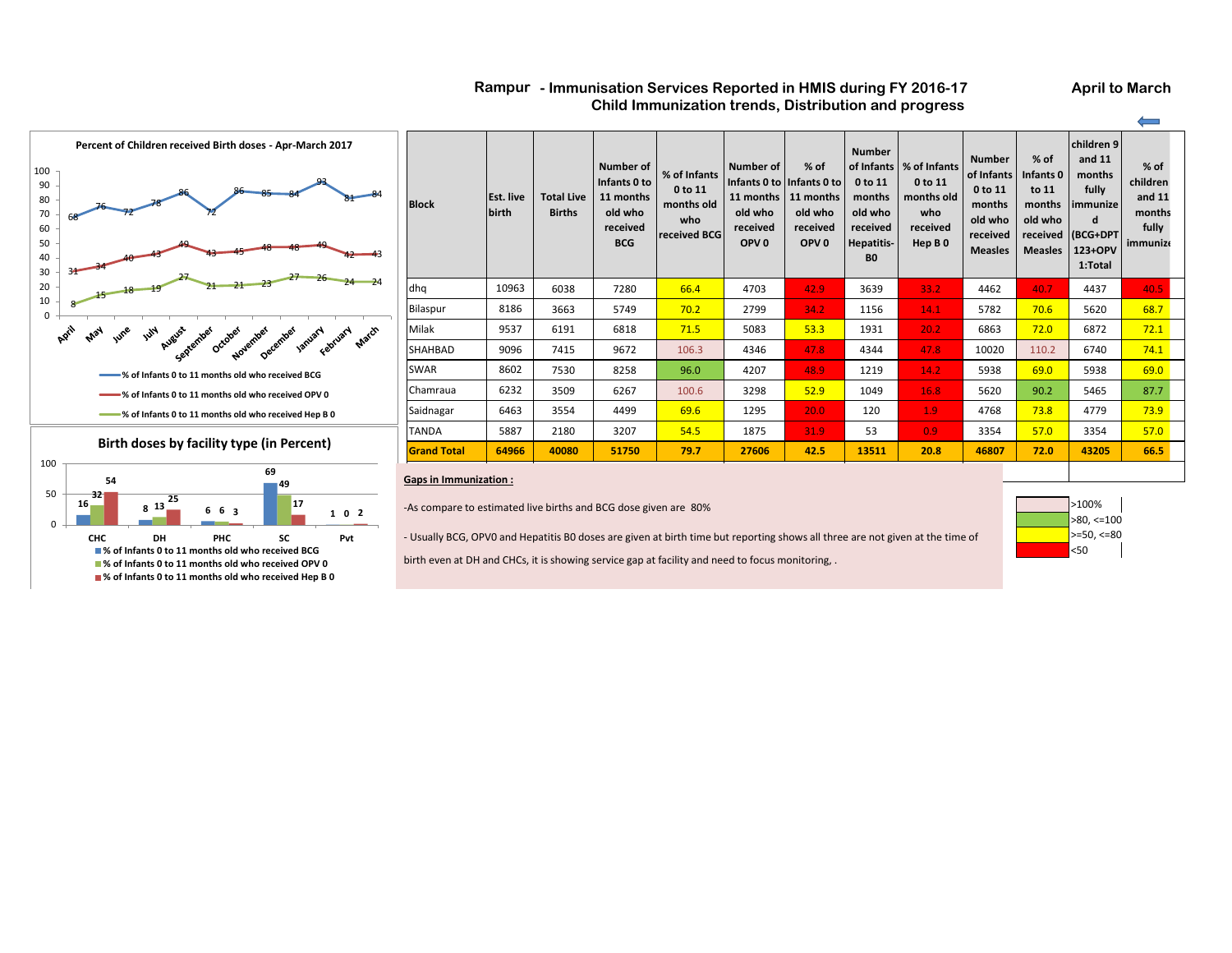#### Rampur - Family Planning Services Reported in HMIS during FY 2016-17 **April to March Family planning trends Distribution and progress**

>100%  $>80, \leq 100$ >=50, <=80 <50



#### **Gaps in Family planning :**

-Total 12 cases of Male sterilization is reported from dhq and not reported by any of the blocks and some of the blocks are not reported female sterilization also.

-Dist. Achievment for limiting method is only 3.06% and Spacing method achievment is 31% in the reporting months.

Overall achievment of famility planing is 14% of the whole district.

-55% cases of IUD insertion reported from Sub centers.

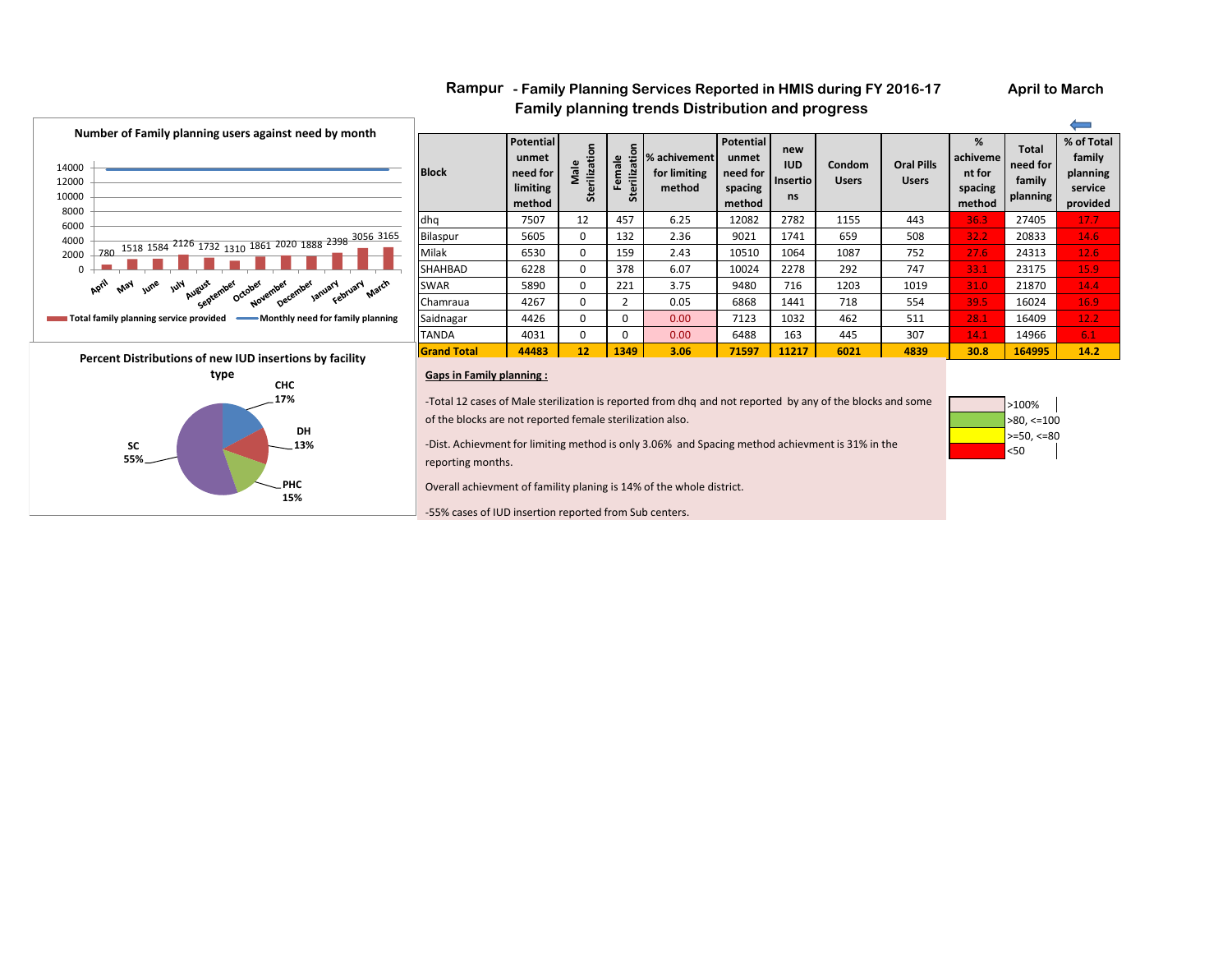### **List of Indicators covered in HMIS and MCTS**

| S.No.          | Domain                 | Indicator                                                                          | <b>Numerator</b>                                                           | <b>Denominator</b>                                                                                           | Page no.                |
|----------------|------------------------|------------------------------------------------------------------------------------|----------------------------------------------------------------------------|--------------------------------------------------------------------------------------------------------------|-------------------------|
| 1              | <b>MCTS</b>            | % of mother registered in MCTS against estimated                                   | Total # Mother registered in MCTS                                          | <b>Estimated Pregnancies</b>                                                                                 | 3                       |
| $\overline{2}$ | <b>MCTS</b>            | % Children registered against estimated                                            | Total # Children registered in MCTS                                        | <b>Estimated live births</b>                                                                                 | 3                       |
| 3              | <b>MCTS</b>            | % High risk PW reported in MCTS                                                    | Sum of pregnant women having hb<7 and any other maternal<br>complication   | Total # Registered Mothers in current year                                                                   | $\overline{\mathbf{3}}$ |
| 4              | <b>MCTS</b>            | % of Mother received ANC 3 against registered PW with LMP<br>2014-15               | Mother (LMP 2015-16) received ANC 3                                        | Total # pregnant women registered with LMP<br>in 2015-16                                                     | 3                       |
| 5              | <b>MCTS</b>            | % of PW delivered against registered with LMP in 2014-15                           | Total # Pregnant women (LMP 2015-16) delivered                             | Total # pregnant women registered with LMP<br>in 2015-16)                                                    | 3                       |
| 6              | <b>MCTS</b>            | % of children received full immunization against children<br>registered in 2014-15 | Total # children (DoB 2015-16) received full immunization                  | Total # Children (DoB 2015-16) registered                                                                    | 3                       |
| $\overline{7}$ | ANC                    | % of ANC registered to estimated Pregnancy                                         | Total # ANC Registered                                                     | <b>Estimated Pregnancy</b>                                                                                   | 4                       |
| 8              | <b>ANC</b>             | % of ANC registered within 1st trimester                                           | Total # ANC Registered within 1st trim                                     | Total # ANC Registered                                                                                       | 4                       |
| 9              | ANC                    | % of ANC received TT2/Booster                                                      | Total # Pregnant women received TT2/Booster                                | <b>Estimated Pregnancy</b>                                                                                   | 4                       |
| 10             | ANC                    | % of ANC received 3ANC checkups                                                    | Total # pregnant women received 3 ANC check ups                            | <b>Estimated Pregnancy</b>                                                                                   | $\overline{4}$          |
| 11             | Delivery               | % delivery reported                                                                | Total # Delivery reported                                                  | <b>Estimated Delivery</b>                                                                                    | 5                       |
| 12             | Delivery               | % of Unreported (Missing) Delivery                                                 | Total # Deliviery not reported                                             | <b>Estimated Delivery</b>                                                                                    | 5                       |
| 13             | Delivery               | % of institutional deliveries among estimated delivery                             | Total # Institutional Deliviery                                            | <b>Estimated Delivery</b>                                                                                    | 5                       |
| 14             | Delivery               | % of delivered women discharged within 48 hours                                    | Total # Delivered women discharged within 48 hours                         | Tota # Deliveries conducted at facility                                                                      | 5                       |
| 15             | Delivery               | % of JSY incentive paid to mothers                                                 | Total # JSY Incentives paid to mothers                                     | Tota # Deliveries conducted at facility                                                                      | 5                       |
| 16             | <b>HRP</b>             | % of having Hb level <11                                                           | Number having Hb level<11                                                  | <b>Estimated Pregnancy</b>                                                                                   | 6                       |
| 17             | <b>HRP</b>             | % of severe (Hb <7) anemia treated rate at institution                             | Total # Severe (Hb <7) anemia treated at institution                       | Total # ANC Registered                                                                                       | 6                       |
| 18             | <b>HRP</b>             | % of PW with hypertension                                                          | Total # Pregnant women with Hypertension (BP>140/90)                       | <b>Estimated Pregnancy</b>                                                                                   | 6                       |
| 19             | <b>HRP</b>             | % Pregnant women having Obstetric complication attend at<br>facility               | Total # Pregnant women having Obstetric complication attend<br>at facility | Total number of deliveries conducted at<br>public facilities                                                 | 6                       |
| 20             | Child Care             | % of Still birth                                                                   | Total # Still Birth                                                        | Sum of Live birth & Still birth                                                                              | $\overline{7}$          |
| 21             | <b>Child Care</b>      | % of newborns weighed at birth                                                     | Number of Newborns weighed at birth                                        | Total # Live Births                                                                                          | $\overline{7}$          |
| 22             | Child Care             | % of newborns having weight < 2.5 kg                                               | Total # newborns having weight < 2.5 kg                                    | Total # Live Births Weighed                                                                                  | $\overline{7}$          |
| 23             | Child Care             | % of newborns breast fed within 1 hour                                             | Total # newborns breast fed within 1 hour                                  | Total # Live Births                                                                                          | $\overline{7}$          |
| 24             | Immunization           | % of Infants 0 to 11 months old who received BCG                                   | Total # Infants 0 to 11 months old who received BCG                        | Total # Estimated Births                                                                                     | 8                       |
| 25             | Immunization           | % of Infants 0 to 11 months old who received OPV 0                                 | Total # Infants 0 to 11 months old who received OPV 0                      | Total # Estimated Births                                                                                     | 8                       |
| 26             | Immunization           | % of Infants 0 to 11 months old who received Hep B 0                               | Total # Infants 0 to 11 months old who received Hep B 0                    | Total # Estimated Births                                                                                     | 8                       |
| 27             | Immunization           | % of Infants 0 to 11 months old who received Measles                               | Total # Infants 0 to 11 months old who received Measles                    | Total # Estimated Births                                                                                     | 8                       |
| 28             | Immunization           | % of children 9 and 11 months fully immunized                                      | Total # children 9 and 11 months fully immunized                           | <b>Total # Estimated Births</b>                                                                              | 8                       |
| 29             | <b>Family Planning</b> | % achivement for limiting method                                                   | Total # Sterilization (Male & Female)                                      | Potential unmet need for limiting method                                                                     | 9                       |
| 30             | <b>Family Planning</b> | % achivement for spacing method                                                    | Sum of IUCD and oral Pill users                                            | Potential unmet need for spacing method                                                                      | 9                       |
| 31             |                        | Family Planning  % of Total family planning service provided                       | Sum of Spacing and Limiting method's users                                 | Potential unment need for FP Method<br>(Limiting & Spacing & Est Condom users &<br>Traditional Method users) | 9                       |